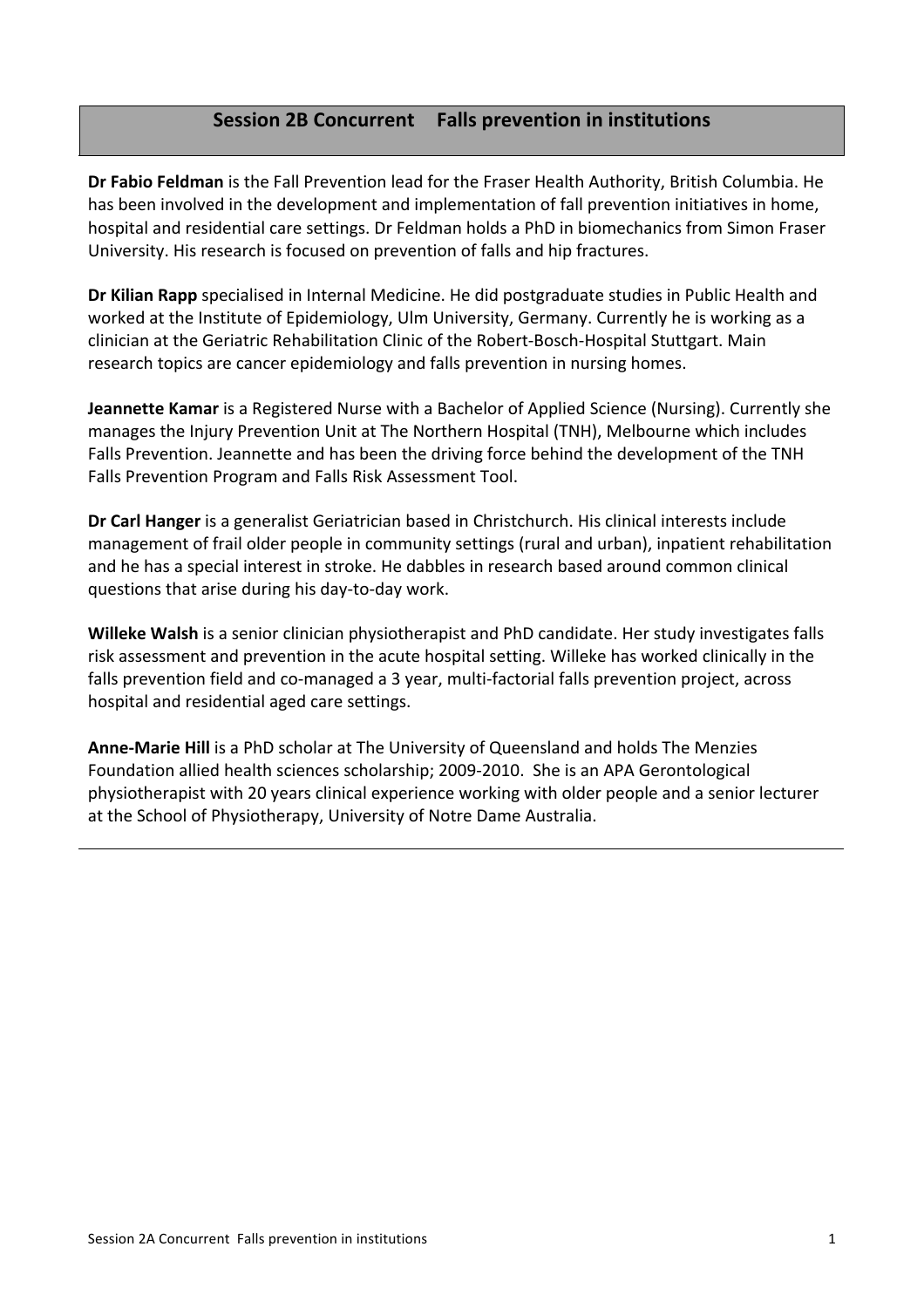## **DETERMINING THE ACCURACY OF FALLS INCIDENT REPORTS IN LONG-TERM CARE FACILITIES**

**Feldman F**<sup>1</sup>, Yiang Y<sup>2</sup>, Robinovitch SN<sup>2</sup> *1 Older Adult Program, Fraser Health Authority, Surrey, BC, Canada 2 Injury Prevention and Mobility Lab, Simon Fraser* 

*University, Burnavy, BC, Canada*

# **Aim:**

Although fall incident reports are relied upon to guide intervention efforts, the accuracy of these data are poorly understood. In this study, we compared data from fall incident reports to information on the causes and activities associated with falls captured over a two year period by video surveillance cameras in long-term care (LTC) facilities.

# **Methods:**

A team of experts reviewed 128 fall videos recordings to extract the cause of the fall (slip, trip/stumble, hit/bump, collapse, incorrect weight transfer, loss of support) and the activity at the time of the fall (getting up, sitting down, sitting, standing, walking). Cohen's kappa coefficient was used to determine the agreement between these data and the fall incident reports. The cause of fall was missing in 57% of incident reports, and the activity was missing in 33% of reports.

# **Results:**

There was agreement between the video analysis and incident report on the cause of the fall in 46% of cases (kappa = 0.259), and on the activity at the time of the fall in 43% of cases (kappa = 0.158). Errors in the incident reports of particular note included exaggerated reporting of falls due to slips (observed from video analysis as due to incorrect weight transfer in 8 of 10 cases), underreporting of hit/bump (reported as incorrect transfer in 5 of 12 cases), and under-reporting of falls occurring during standing (reported as walking in 14 of 24 cases, and rising in 7 cases).

# **Conclusion:**

The ability to accurately identify potentially modifiable risk factors can strongly affect risk for future falls. However, the causes and activities associated with falls in LTC residents is often missing from fall incident reports, and when present, appears to be incorrect in more than 50% of cases. Therefore, alternative post-fall methods should be developed to identify the causes and circumstances of falls in this population.

## **REDUCTION OF FEMORAL FRACTURES IN NURSING HOMES: THE BAVARIAN FRACTURE PREVENTION STUDY**

**Rapp K**<sup>1</sup>, Cameron ID<sup>2</sup>, Klenk J<sup>1</sup>, Heinrich S<sup>3</sup>, Becker C<sup>1</sup>

*1 Department of Clinical Gerontology, Robert-Bosch-Hospital, Stuttgart, Germany <sup>2</sup> Rehabilitation Studies Unit, Sydney Medical School, University of Sydney, Ryde, NSW, Australia*

*3 Department of Medical Sociology and Health Economics, University Medical Center Hamburg, Germany*

# **Aim:**

To evaluate the effect on the incidence of femoral fracture of the state-wide dissemination of a fall and fracture prevention program in nursing homes (Bavarian Fracture Prevention Study).

# **Methods:**

An observational study of the implementation of a fall and fracture prevention program was performed in 1149 nursing homes in Bavaria, Germany. 13,653 residents from intervention homes and 31,668 residents from control homes were included in the analysis. The intervention consisted of staff education on fall prevention, advice on environmental adaptations, and progressive strength and balance training. The main outcome measure was the incidence of femoral fractures.

# **Results:**

During the one-year intervention period femoral fracture rates were 33.6 and 41.0/1000 personyears in the intervention and control homes, respectively. The adjusted relative risk of a femoral fracture was 0.82 (95% CI 0.72 to 0.93) in residents exposed to the fall prevention program compared with residents from the control group. In the years before the intervention, risk of a femoral fracture did not differ between the groups.

# **Conclusion:**

The state-wide dissemination of a multifactorial fall and fracture prevention program was able to reduce femoral fractures in residents of nursing homes.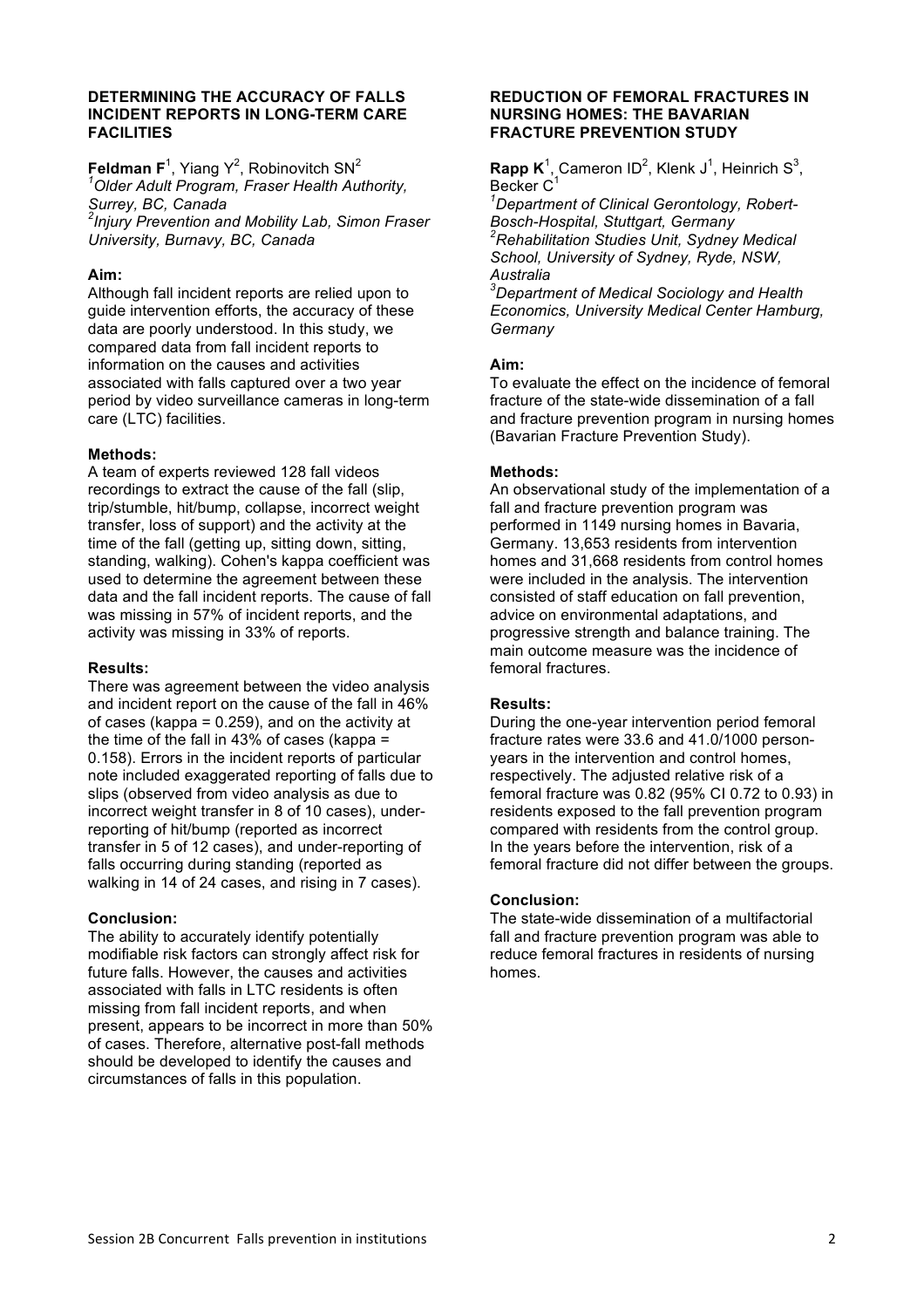#### **INVESTIGATION INTO THE REDUCTION OF SERIOUS FALL INJURIES IN AN ACUTE HOSPITAL**

 $\mathsf{Kamar}\, \mathsf{J}^1$ , Barker A<sup>2,3</sup>, Tyndall T<sup>1</sup>, Hill  $\mathsf{K}^{4,5,6}$ *1 The Northern Hospital, Melbourne, VIC, Australia 2 The Northern Clinical Research Centre, Melbourne, VIC, Australia*

 *Monash University, Melbourne, VIC, Australia Northern Health, Melbourne, VIC, Australia La Trobe University, Melbourne, VIC, Australia National Ageing Research Institute, Melbourne, VIC, Australia*

# **Aim:**

Serious fall-related injuries are costly to individuals and the health care system. An nineyear evaluation at The Northern Hospital (TNH)<sup>1</sup> found a significant reduction in fall injuries after a targeted multifactorial falls prevention program was implemented. This study investigated changes in serious fall injuries.

# **Methods:**

A retrospective audit of medical records of TNH inpatients reported to suffer a serious fall injury between 1999 and 2010 was undertaken. Rate changes were analysed using Poisson regression with monthly serious injury counts as the dependent variable, the month of observation the single explanatory variable and occupied bed days the exposure variable. The number of available high-low beds and relationship to changes in serious fall injury rates were also explored.

# **Results:**

During the observation of 1108,265 inpatients, there were 4082 falls and 1026 fall injuries of which 60 were serious (55 fractures and five subdural haematomas). The rate of serious fall injuries declined significantly throughout the period (incidence rate ratio [IRR] 0.99, 95% CI 0.98 to 0.99,  $p = 0.001$ ). When available high-low beds increased from 5 to13 there was no significant decrease in serious injuries (IRR 0.65; p = 0.116). A reduction in serious injuries occurred when an additional 32 high-low beds were available (IRR  $0.41$ ;  $p = 0.046$ ). Other falls prevention activities at the time of this reduction and strategies to maximise appropriate utility of high-low beds will be discussed.

# **Conclusion:**

The successful TNH falls injury prevention program has been in place for eight years. Serious fall injuries appeared to decrease when the number of high-low beds tripled, and the reduction sustained for three years. A randomised controlled trial is required to strengthen evidence for use of high-low beds in this high risk population.

# **References:**

1. Barker A, Kamar J, Morton A et al. Bridging the gap between research and practice: review of a targeted hospital inpatient fall prevention programme. Qual Saf Health Care 2009;18(6):467-72.

## **FALLS IN A STROKE REHABILITATION UNIT: DIFFERENT FALLS AND DIFFERENT OUTCOMES**

**Hanger HC**<sup>1,2</sup>, Wills K<sup>2</sup>, Wilkinson TJ<sup>1,2</sup> *1 Older Persons Health, Canterbury District Health Board, Christchurch, New Zealand 2 University of Otago, Christchurch, New Zealand*

# **Aims:**

Unfortunately falls are not uncommon during stroke rehabilitation. Some phases of rehabilitation may be associated with greater risk of falling. Our hypothesis was that not all falls are the same. The aim was to define a falls classification based on activity and function at time of fall.

# **Methods:**

This was a retrospective descriptive study of 241 falls that occurred in a stroke rehabilitation unit (SRU) from 01/01/08 to 30/09/09. Each fall was analysed based on activity being performed, and fall/ faller characteristics at the time of fall. An initial "a priori" taxonomy of falls was constantly refined throughout the data collection to create the classification system.

# **Results:**

Fall rate was 18.2 per 1000 bed days, with 71% falls occurring in multiple fallers. Falls occurred throughout the admission and most occurred whilst transferring (68%).

The classification system developed included: **A. "I'm new here"** Adjusting to a new environment (8%)

**B. "I'm sick"** Acute medical conditions directly contribute to the fall (16%)

**C. "I shouldn't have"** Activity is inappropriate to stage of rehabilitation (32%)

**D. "I'm giving it a go"** Activity is appropriate to stage of rehabilitation (21%)

**E. "It's the meds"** Medications directly contribute to fall (3%)

**F. "It wasn't me"** Circumstances beyond control of the patient (6%)

**G. "I'm very dependent"** High physical dependency for basic cares (31%) Some falls were included in more than one category and 3% were unclassified. There were between-groups differences in stroke type, continence, toileting, and mobility (e.g. 85% of D were continent of urine at time of fall versus 2% of B. Only 2% of C could walk independently at time of fall versus 35% of D).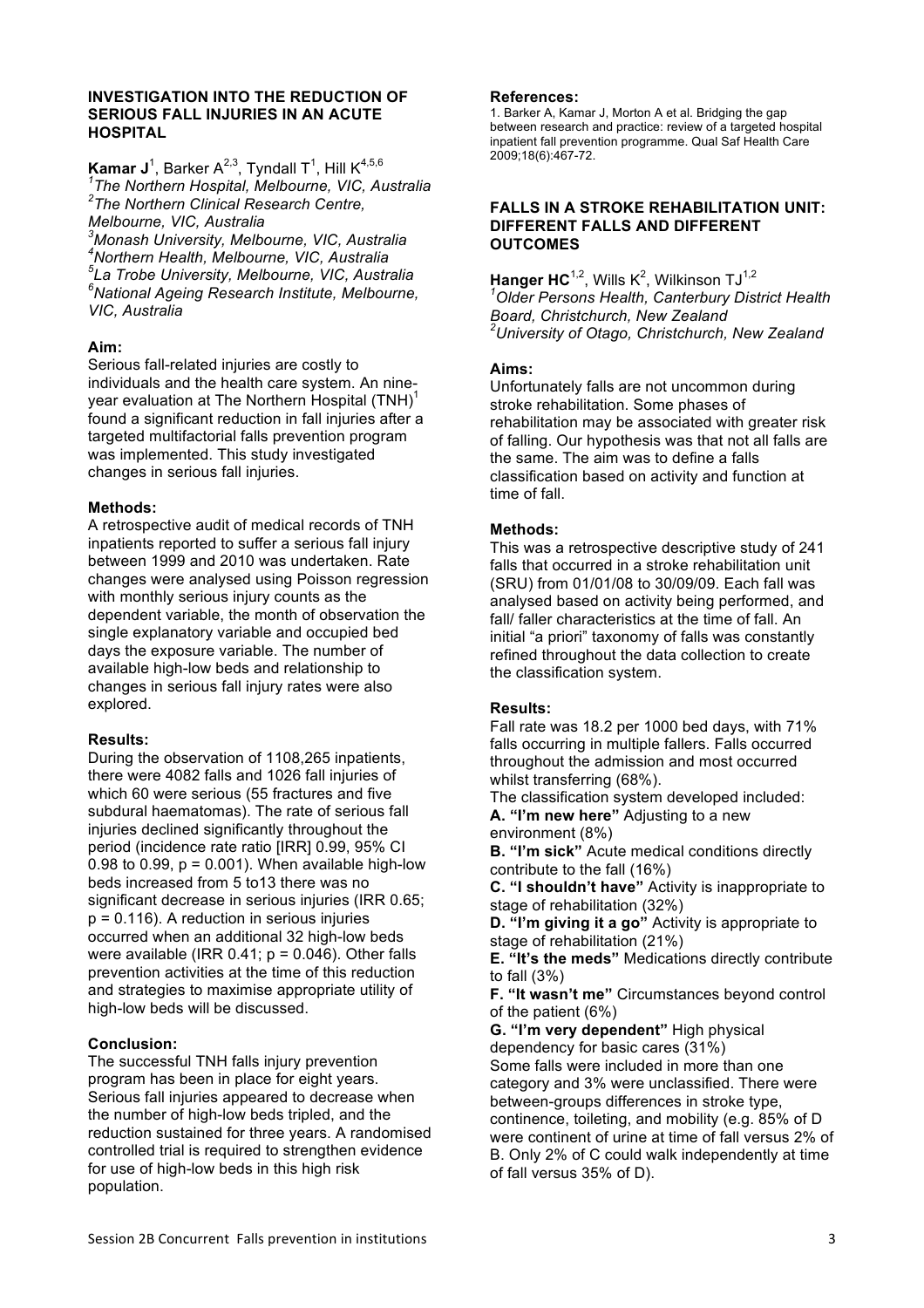## **Conclusion:**

Falls after a stroke have different causes, different characteristics and different outcomes and so may require different preventative strategies.

#### **HOSPITAL FALLS PREVENTION – DISCOURAGINGLY MINOR GAINS MADE**

#### **Hanger HC**

*Older Persons Health, Canterbury District Health Board, Christchurch, New Zealand*

#### **Aim:**

To review the effectiveness of a hospital based falls prevention programme in Older Persons Health wards over 16 years.

#### **Methods:**

Fall rates, adjusted for bed days occupied together with number of fall related fractures were collected from 1995-present. All the assessment strategies and interventions that have been tried were reviewed.

#### **Results:**

A wide range of interventions have been implemented in incremental fashion over the 15 years, ranging from reduction in bedrail use, to carpeting the floors, "traffic light" system for mobility status, sensor mats, modification of furniture and flooring, different staff education programmes and different fall risk assessment/intervention tools as well as attempts to reduce inappropriate medications. Total fall rates have remained high between 16 to 22 falls per 1000 bed days occupied, with only slight reduction over time. Injuries from falls occurred in a mean of 1.8% of all falls (mean of 16 fractures / year).

### **Conclusion:**

The number of falls (and fallers) has remained high over several years despite considerable staff effort to reduce the risk of falling. Falls in hospital are heterogeneous, and several different and multifaceted strategies are required.<sup>1, 2</sup> There does not appear to be any single or simple intervention to dramatically reduce fall rates. Potential reasons for our difficulty in implementing strategies will be discussed.

#### **References:**

1. Oliver D, Connelly JB, Victor CR et al. Strategies to prevent falls and fractures in hospitals and care homes and effect of cognitive impairment: systematic review and meta-analyses. BMJ 2007;334(7584):82.

2. Cumming RG, Sherrington C, Lord SR et al. Cluster randomised trial of a targeted multifactorial intervention to prevent falls among older people in hospital. BMJ 2008;336(7647):758-60.

#### **SUSTAINABILITY OF AN ACUTE HOSPITAL FALLS PREVENTION PROGRAM: 10 YEAR EVALUATION**

**Walsh W**<sup>1,2</sup>, Hill K<sup>3,4,5</sup>, Bennell K<sup>2</sup>, Haines T<sup>6,7</sup> *1 Western Health, St Albans, VIC, Australia 2 University of Melbourne, Carlton, VIC, Australia 3 National Ageing Research Institute, Parkville, VIC, Australia*

 *LaTrobe University, Bundoora, VIC, Australia Northern Health, Epping, VIC, Australia Southern Health, Cheltenham, VIC, Australia Monash University, Frankston, VIC, Australia*

#### **Aim:**

To evaluate the immediate and sustained effect of a three year falls prevention program within an acute hospital population, by investigating falls rates before (1999 – 2001), during (2002 – 2004) and after (2004 – 2009) program implementation.

#### **Methods:**

This study used a multiple baseline, interrupted time series design. The falls prevention program utilised a staggered roll out of the program to acute wards within Western Health, Victoria, Australia. It consisted of staff education, post fall reviews, environmental audits and implementation of a falls risk screening/assessment process. Each ward roll out duration was three to four months and was followed by a time of active maintenance whilst the project was still occurring intensely on other wards. Falls data were collected via incident reporting systems.

#### **Results:**

Rates of falls per 1000 occupied bed days varied over the different phases of this evaluation (before: 7.6, during: 8.2, after: 5.9). The rate of falls after the program implementation period demonstrated a quadratic relationship with time, where falls rates gradually decreased for 2.5 years post program implementation, but then gradually increased for the following 2.5 years.

#### **Conclusion:**

Potential benefits of a falls prevention program appear to be sustainable in the medium term, however following withdrawal of active maintenance these appear to diminish after a few years. Long term sustainability appears to require ongoing active maintenance to prevent dilution of the influence of the program. This regression may occur due to a change in reporting culture, practice change, staff turnover and ward location changes. All of these can interfere with research and make maintenance of the program's effect difficult without a driver or accountability mechanism. Long term sustainability evaluation of the effects of a falls program is important to assist determination of what may be required to optimise this sustainability and provide ongoing benefit.